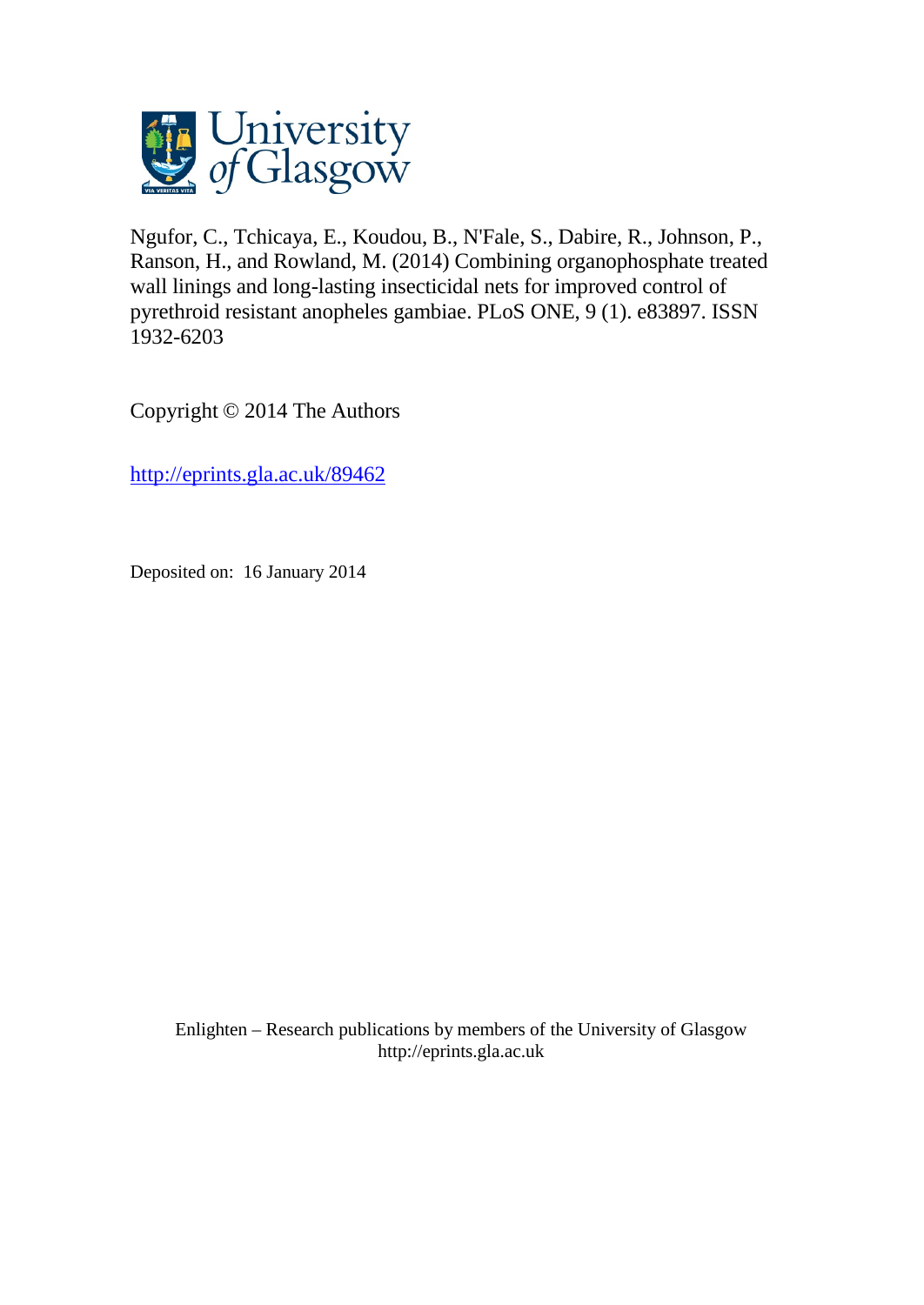# Combining Organophosphate Treated Wall Linings and Long-lasting Insecticidal Nets for Improved Control of Pyrethroid Resistant Anopheles gambiae

# Corine Ngufor<sup>1</sup>\*, Emile Tchicaya<sup>2</sup>, Benjamin Koudou<sup>2</sup>, Sagnon N'Fale<sup>3</sup>, Roch Dabire<sup>4</sup>, Paul Johnson<sup>5</sup>, Hilary Ranson<sup>6</sup>, Mark Rowland<sup>1</sup>

1 London School of Hygiene and Tropical Medicine, London, United Kingdom, 2 Centre Suisse de Recherche Scientifiques, Abidjan, Cote D'Ivoire, 3 Centre National de Recherche et de Formation sur le Paludisme, Ouagadougou, Burkina Faso, 4 Centre Muraz, Bobo-Dioulasso, Burkina Faso, 5 Robertson Centre for Biostatistics, University of Glasgow, Glasgow, United Kingdom, 6 Liverpool School of Tropical Medicine, Liverpool, United Kingdom

# Abstract

Background: New approaches to delivering insecticides need to be developed to improve malaria vector control. Insecticidal durable wall lining (DL) and net wall hangings (NWH) are novel alternatives to indoor residual spraying which can be produced in a long-lasting format. Non-pyrethroid versions could be used in combination with long-lasting insecticidal nets for improved control and management of insecticide resistant vector populations.

Methods: Experimental hut trials were carried out in Valley du Kou. Burkina Faso to evaluate the efficacy of pirimiphos methyl treated DL and NWH either alone or in combination with LLINs against pyrethroid resistant Anopheles gambiae ss. Comparison was made with pyrethroid DL. Mosquitoes were genotyped for kdr and ace-1R resistant genes to investigate the insecticide resistance management potential of the combination.

Results: The overall kdr and ace-1<sup>R</sup> allele frequencies were 0.95 and 0.01 respectively. Mortality with p-methyl DL and NWH alone was higher than with pyrethroid DL alone (>95% vs 40%; P<0.001). Combining pyrethroid DL with LLINs did not show improvement in mortality (48%) compared to the LLIN alone (44%) (P $> 0.1$ ). Combining p-methyl DL or NWH with LLINs reduced biting rates significantly (8–9%) compared to p-methyl DL and NWH alone ( $>$ 40%) and killed all An gambiae that entered the huts. Mosquitoes bearing the ace-1<sup>R</sup> gene were more likely to survive in huts with p-methyl DL alone (p< 0.03) whereas all resistant and susceptible genotypes were killed by the combination.

Conclusion: P-methyl DL and NWH outperformed pyrethroid DL. Combining p-methyl DL and NWH with LLINs could provide significant epidemiological benefits against a vector population which is resistant to pyrethroids but susceptible to organophosphates. There was evidence that the single intervention would select kdr and  $ace-1<sup>R</sup>$  resistance genes and the combination intervention might select less strongly. Technology to bind organophosphates to plastic wall lining would be worth developing.

Citation: Ngufor C, Tchicaya E, Koudou B, N'Fale S, Dabire R, et al. (2014) Combining Organophosphate Treated Wall Linings and Long-lasting Insecticidal Nets for Improved Control of Pyrethroid Resistant Anopheles gambiae. PLoS ONE 9(1): e83897. doi:10.1371/journal.pone.0083897

Editor: John Vontas, University of Crete, Greece

Received August 23, 2013; Accepted November 10, 2013; Published January 7, 2014

**Copyright:** © 2014 Ngufor et al. This is an open-access article distributed under the terms of the Creative Commons Attribution License, which permits unrestricted use, distribution, and reproduction in any medium, provided the original author and source are credited.

Funding: The research leading to these results has received funding from the European Union Seventh Framework Programme FP7 (2007-2013) under grant agreement no 265660 AvecNet. The funders had no role in study design, data collection and analysis, decision to publish, or preparation of the manuscript.

Competing Interests: The authors have declared that no competing interests exist.

\* E-mail: corine.ngufor@lshtm.ac.uk

# Introduction

Malaria vector control largely depends on a limited collection of tools. Long lasting insecticidal nets (LLINs) and indoor residual spraying (IRS) have contributed significantly to the recent reductions in malaria morbidity and mortality burdens [1], and these interventions are reliable and effective in a wide range of situations. LLINs are easy to deliver even in the most remote communities and hence have been more widely deployed in malaria endemic countries in sub-Saharan Africa. IRS requires more complex operational delivery systems; it is thus mostly used in a targeted approach. Alternative efficacious and practical tools for delivering insecticides indoors need to be urgently developed in order to diversify the ''tool-box'' for malaria vector control and to

enhance capacity to effectively interrupt malaria transmission in holo-endemic areas in sub-Saharan Africa.

The covering of home walls with insecticidal materials is a novel approach that simulates IRS. Insecticide treated plastic wall linings also known as durable lining (DL) can be produced via the longlasting net technology which incorporates the insecticide into the fibres before yarn extrusion. Long-lasting pyrethroid DL when used on interior walls, showed high acceptability and little or no decline in bioefficacy after 12–15 months with minimal loss of insecticide [2,3]. Due to the long-lasting technology, it is hoped that pyrethroid DL may only need to be replaced on walls after 3– 4 years. It can therefore be regarded as a long-lasting alternative to IRS which would be vital for high malaria transmission areas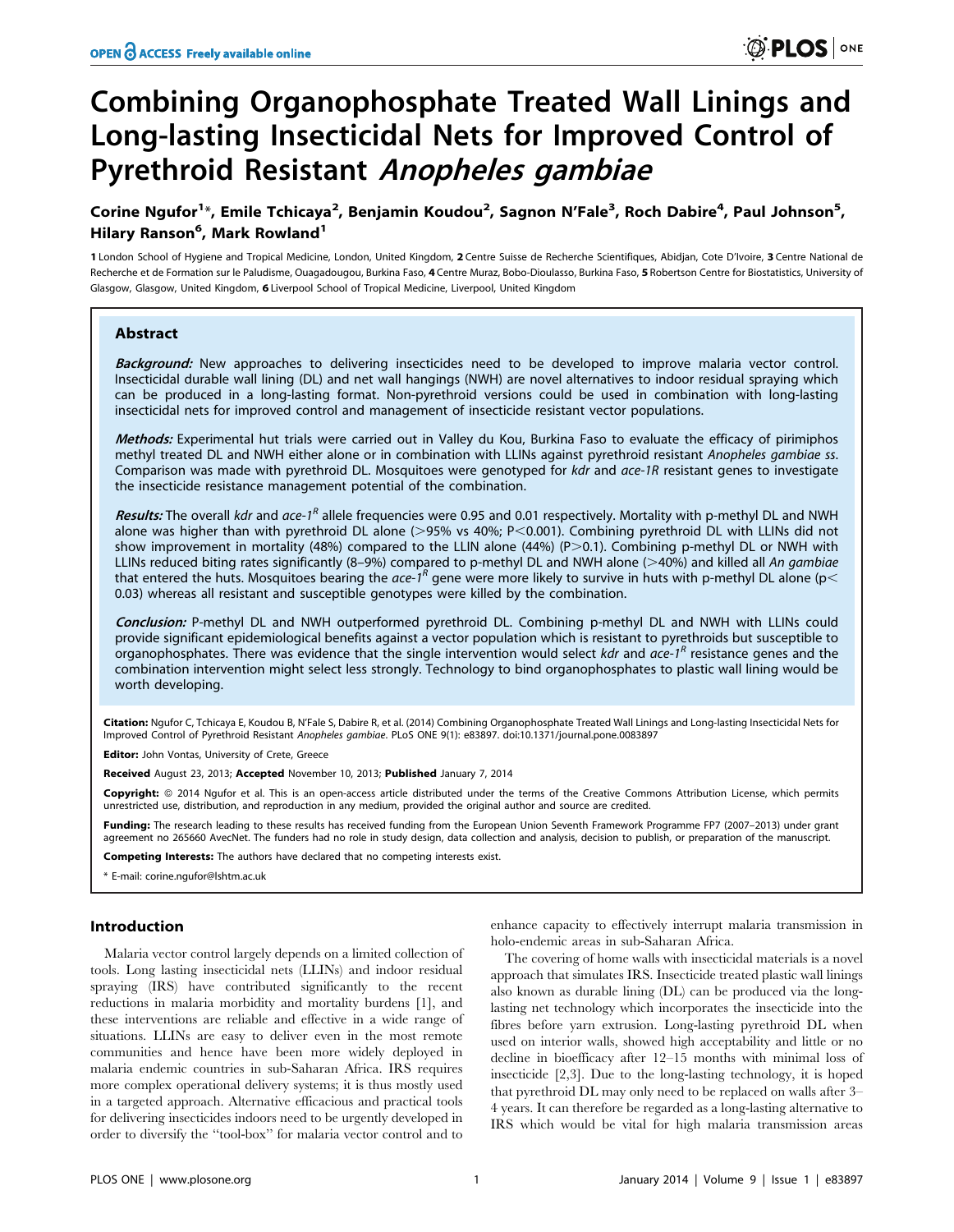where recurrent IRS treatments are normally required for interruption of transmission. DL also has the advantage of providing a more uniform covering of the wall with insecticide compared to IRS and of improving the interior appearance of traditional dwellings especially in rural areas [3]. However, in the current era of pyrethroid resistance [4,5], the future of pyrethroid DL is rather questionable. Studies on pyrethroid DL in West Africa revealed relatively low mortality rates of 37–47% against pyrethroid resistant mosquitoes in experimental hut trials [6,7]. Mortality rates >70% have been recorded with pyrethroid IRS in a pyrethroid susceptible area in West Africa [8]. To reduce selection pressure for pyrethroid resistance on malaria vectors, the WHO recommends that pyrethroids should be reserved only for treating LLINs since they remain the most appropriate class of insecticides for this purpose [9]. This requires that DL treated with alternative insecticides should be urgently investigated and developed. One potential candidate insecticide is the WHOapproved organophosphate insecticide pirimiphos methyl (pmethyl). A new micro-encapsulated formulation of p-methyl (Actellic CS) shows residual activity for up to 9 months as an IRS treatment on cement walls and has been shown to control pyrethroid resistant An gambiae [10].

In rural Africa, householders often cover their walls with wall hangings made from netting material to improve interior aesthetic appearance. Insecticide treated net wall hangings (NWH) could function in a manner which is similar to DL and could be a more acceptable, practical and innovative means for delivering insecticides indoors. Curtains treated with pyrethroids have been shown to be effective against vectors of dengue in South America [11,12]. The potential of such materials to control malaria vectors is yet to be fully explored.

It is now clear that the development and rapid spread of insecticide resistance in An gambiae populations across Africa [4,13] is well capable of undermining vector control [8,14–16]. The World Health Organisation (WHO) calls for an immediate proactive response to insecticide resistance to sustain the effectiveness of malaria vector control [9,17]. This requires investigating ways in which insecticide resistance management can be applied for vector control. One available strategy is to combine interventions which deliver unrelated insecticides in the same place and at the same time [17]. This approach has potential to improve the control of the insect vector population and manage the spread of insecticide resistant insect genotypes [18,19]. The latter is based on the concept that insect genotypes which are resistant to the insecticide in one intervention can be killed by the insecticide in the other intervention [20].

The aim of the current study was to investigate via a series of experimental hut trials whether DL or NWH treated with pirimiphos methyl (p-methyl) CS applied alone or in combination with LLINs has the potential to control malaria transmitted by pyrethroid resistant Anopheles gambiae s.s. in Burkina Faso. Comparison was made to currently available pyrethroid DL. Using molecular genotyping studies, the capacity of the combination to potentially manage insecticide resistance by preventing the selection of organophosphate and pyrethroid resistant genotypes was also investigated.

# Materials and Methods

# Experimental huts

The trials were carried out at the Centre Muraz experimental hut station in Valley du Kou 5 (4°25′W, 11°24′N) situated near Bobo-Dioulasso, in South-western Burkina Faso. The station is surrounded by a huge rice growing valley. The rainy season extends from June to October and the dry season from November to May. The rice paddies provide extensive breeding sites for mosquitoes throughout the year. The two molecular forms M and S of An gambiae s.s. occur in sympatry notably at the end of the rainy season [21]. The study was performed in 6 experimental huts of the WHOPES approved West African design between August and November of 2011. Permission to use the hut station was obtained from Centre Muraz. The experimental huts are built on concrete plinths surrounded by water-filled moats to prevent entry of scavenging ants. Veranda traps capture the exiting mosquitoes. The huts are made of brick plastered with cement on the inside, with a corrugated iron roof. The ceiling is made of thick polyethylene sheeting and the walls have four window slits (1 cm gap) through which mosquitoes enter. Prior to the study, huts were refurbished to reduce any possibility of contamination from previous trials.

# Susceptibility tests

During the trials, samples of adult An. gambiae which emerged from larvae collected from the experimental hut site (Valley du Kou 5) were tested in WHO test kits for susceptibility to pyrethroids using deltamethrin 0.05% treated papers and to organophosphates using p-methyl 0.25% treated papers. 0.25% was used as a diagnostic dose for p-methyl based on preliminary studies which showed a concentration of  $\sim 0.1\%$  induced 100% mortality in the An gambiae kisumu laboratory susceptible strain (Ranson et al, unpublished data).

#### Experimental hut treatments

Three experimental hut trials were carried out. The first two trials lasted 6 weeks and the third lasted 4 weeks. The first trial aimed to evaluate the efficacy of p-methyl treated DL and NWH against pyrethroid resistant An gambiae, comparing them to currently available pyrethroid DL (ZeroVector®, Vestergaard Frandsen, Switzerland). The level of interior coverage required for optimum impact (walls only versus walls and ceiling) was also investigated. The following six single treatments were tested in the first trial:

- 1. Untreated Control (untreated plastic sheeting)
- 2. Pyrethroid treated durable lining (ZeroVector®, Vestergaard Frandsen, Switzerland) on walls
- 3. P-methyl CS treated durable lining (p-methyl DL) on walls
- 4. P-methyl CS treated net wall hangings (p-methyl NWH) on walls
- 5. P-methyl DL on walls and ceilings
- 6. P-methyl NWH on walls and ceilings

In the second experimental hut trial, the p-methyl DL and NWH were combined with LLINs and compared to LLINs alone and p-methyl DL and NWH alone. The following six interventions were tested:

- 1. Untreated Net with 6 holes
- 2. Pyrethroid LLIN (Permanet<sup>®</sup> 2.0 Vestergaard Frandsen, Switzerland), with 6 holes
- 3. P-methyl DL on walls and ceilings
- 4. P-methyl NWH on walls and ceilings
- 5. P-methyl DL on walls and ceilings+Pyrethroid LLIN with 6 holes
- 6. P-methyl NWH on walls and ceilings+Pyrethroid LLIN with 6 holes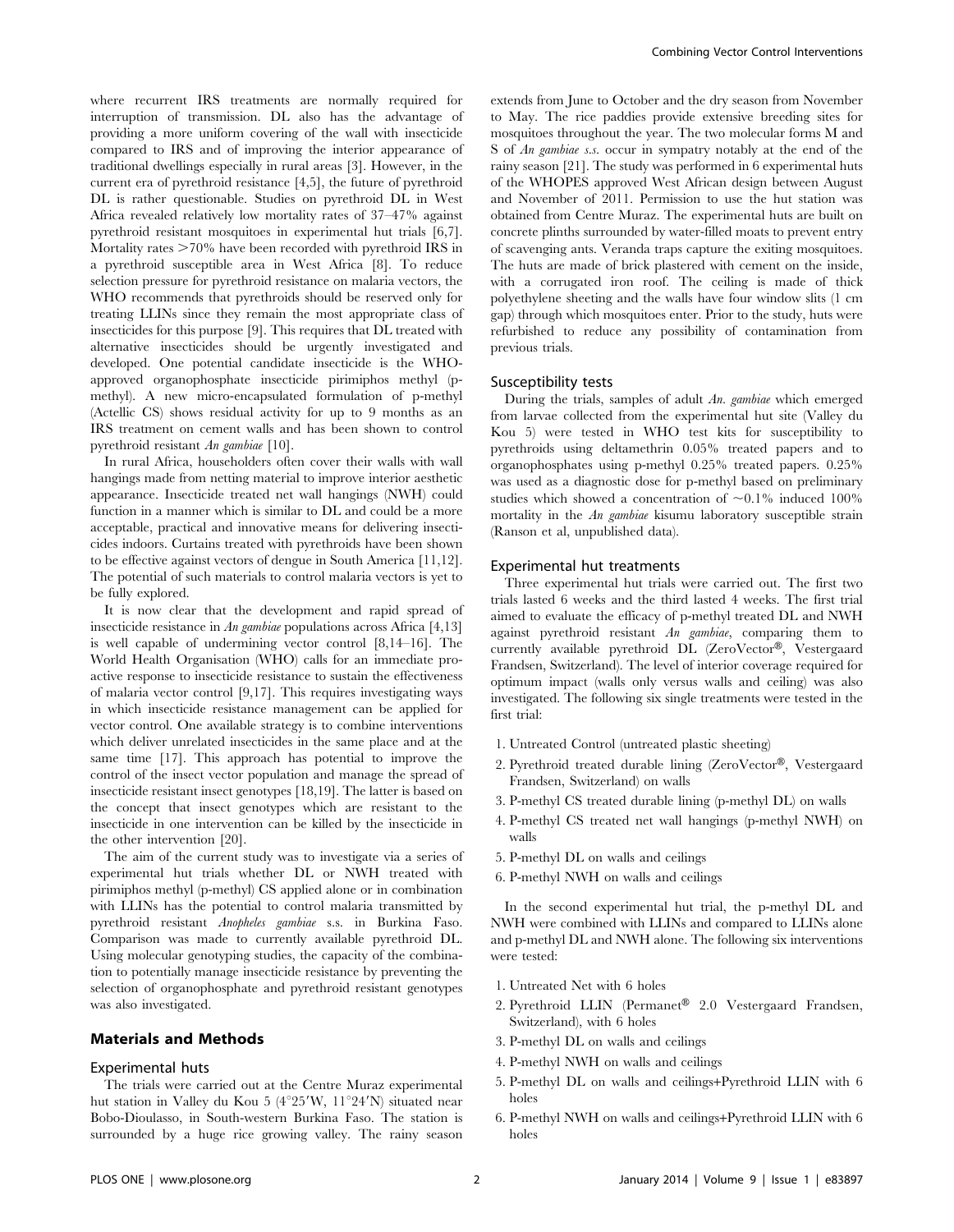In the third trial we compared the combination of pyrethroid DL and LLIN to the combination of p-methyl DL and LLINs. The aim of this trial was to explore the advantage of p-methyl DL over currently available pyrethroid DL to see whether there was any benefit to using the organonophosphate over the pyrethroid on the lining material in a situation of high pyrethroid resistance frequency. The following treatments were tested:

- 1. Untreated Net with 6 holes
- 2. Pyrethroid LLIN (Permanet® 2.0 Vestergaard Frandsen, Switzerland), with 6 holes
- 3. Pyrethroid DL (ZeroVector®, Vestergaard Frandsen, Switzerland)on walls and ceilings+Pyrethroid LLIN with 6 holes
- 4. P-methyl NWH on walls and ceilings+Pyrethroid LLIN with 6 holes

#### Treatment of materials

The DL was 50% shade cloth made of woven high density polyethylene (HDPE) plastic (Capatex Ltd, UK). The NWH was 100 denier nylon netted fabric purchased from the local market. These materials were treated at  $1 \text{ g/m}^2$  with micro-encapsualted primiphos methyl (p-methyl) CS (Actellic® 300CS [PP511 CS]) provided by Syngenta. The insecticide was applied onto the plastic sheets by spraying with a Hudson Xpert knapsack sprayer and to nettings by hand dipping. Treated materials were left to dry for 24 hours in the shade before being set up in the experimental huts. Pyrethroid treated DL used in the study was HDPE woven fibre sheet factory treated with deltamethrin at 175 mg/m<sup>2</sup>. The LLIN (Permanet® 2.0, Vestergaard Frandsen, Switzerland) was WHOPES approved, made of polyester fibres, factory-coated with a wash- resistant formulation of deltamethrin at a target dose of  $55 \text{ mg/m}^2$ . To simulate wear and tear, bednets were intentionally holed with six  $16 \text{ cm}^2$  diameter holes (4 at the sides and 2 at the ends) according to WHOPES guidelines.

#### Setting up treated materials to walls

In order to minimise contamination of the hut walls when rotating the treatments, a removable underlying layer of untreated material (plastic lining) was used to separate the walls from the treated materials and these were rotated along with the respective treatments. Treated plastic sheeting were pinned to small battens that had been nailed unto the walls while treated netting were hung unto nails fitted at the edges of the ceiling. These methods of fixing the treated materials unto the walls also allowed the treatments to be easily rotated between huts on a weekly basis.

#### Rotation of sleepers and treatments

Treatments were allocated to the six experimental huts and rotated each week using a randomised Latin square design to adjust for any differential positional attractiveness of the huts. Weekly rotation with one day for cleaning between rotations minimised any carry over effect between the treatments. Six adult men served as volunteer sleepers to attract mosquitoes into the huts. They were rotated between huts on successive nights to adjust for any variation in individual attractiveness to mosquitoes. They slept in the huts from 20:00 to 05:00 each night. Mosquitoes were collected each morning at 05:00 from under bed nets, floors, walls, ceilings and verandas using collection tubes and torches. The collections were transported to the laboratory where mosquitoes were identified to species and scored as blood fed or unfed and live or dead. Live mosquitoes were held in netted plastic cups and supplied with 10% glucose solution and delayed mortality was recorded after 24 h. Male mosquitoes were not scored.

# Entomological Outcomes

The entomological impact of each treatment in this study was expressed in terms of the following entomological outcomes;

- 1. Deterrence: percentage reduction in the number of mosquitoes caught in treated hut relative to the number caught in the control hut
- 2. Exiting rates due to potential irritant effect of treatments expressed as percentage of the mosquitoes collected from the veranda trap
- 3. Inhibition of blood feeding: reduction in blood feeding rate relative to the control. This was as follows:

<sup>9</sup>6 *Blood – feeding inhibition* = 
$$
\frac{100(Bfu - Bft)}{Bfu}
$$

Where Bfu is the proportion of blood-fed mosquitoes in the untreated control huts and Bft is the proportion of blood-fed mosquitoes in the huts with a specific insecticide treatment;

- 4. Mortality: percentage of dead mosquitoes in treated hut at the time of collection and after a 24 h holding period corrected for control mortality.
- 5. The personal protective effect of the treatments which is described by a reduction in the number of blood-fed mosquitoes relative to the control hut was calculated as follows:

% Personal Protection = 
$$
\frac{100(Bu - Bt)}{Bu}
$$

Where  $Bu = is$  the number of blood-fed mosquitoes in the untreated control huts and Bt is the number of blood-fed mosquitoes in the huts with insecticide treatments.

6. The overall insecticidal effect of a treatment relative to the number of mosquitoes that would ordinarily enter an untreated control hut was estimated by using the following formula and expressed as a percentage:

Overall insecticidal effect 
$$
(\%) \frac{100(K_t - K_u)}{(T_u - K_u)}
$$

where  $K_t$  is the number killed in the treated hut,  $K_u$  is the number dying in the untreated control hut, and  $T_u$  is the total number collected from the control hut.

#### Residual activity of insecticide treatments

To measure residual activity, WHO cone bioassays were undertaken on treated materials in situ using the laboratorysusceptible An. gambiae s.s. Kisumu strain. Adult females 3–5 days old were introduced into cones fixed to treated plastic sheeting/net wall hangings (for 30 minutes) and LLINs (for 3 minutes) according to WHO guidelines [22]. For each trial, approximately 40–50 adult females were tested in batches of 10 mosquitoes on each type of treated material each week. These were held in netted plastic cups, provided 10% glucose solution and mortality recorded after 24 hours.

#### Studies on selection of insecticide resistance genes

Samples of An gambiae (dead and alive) collected from the respective experimental hut treatments through the course of the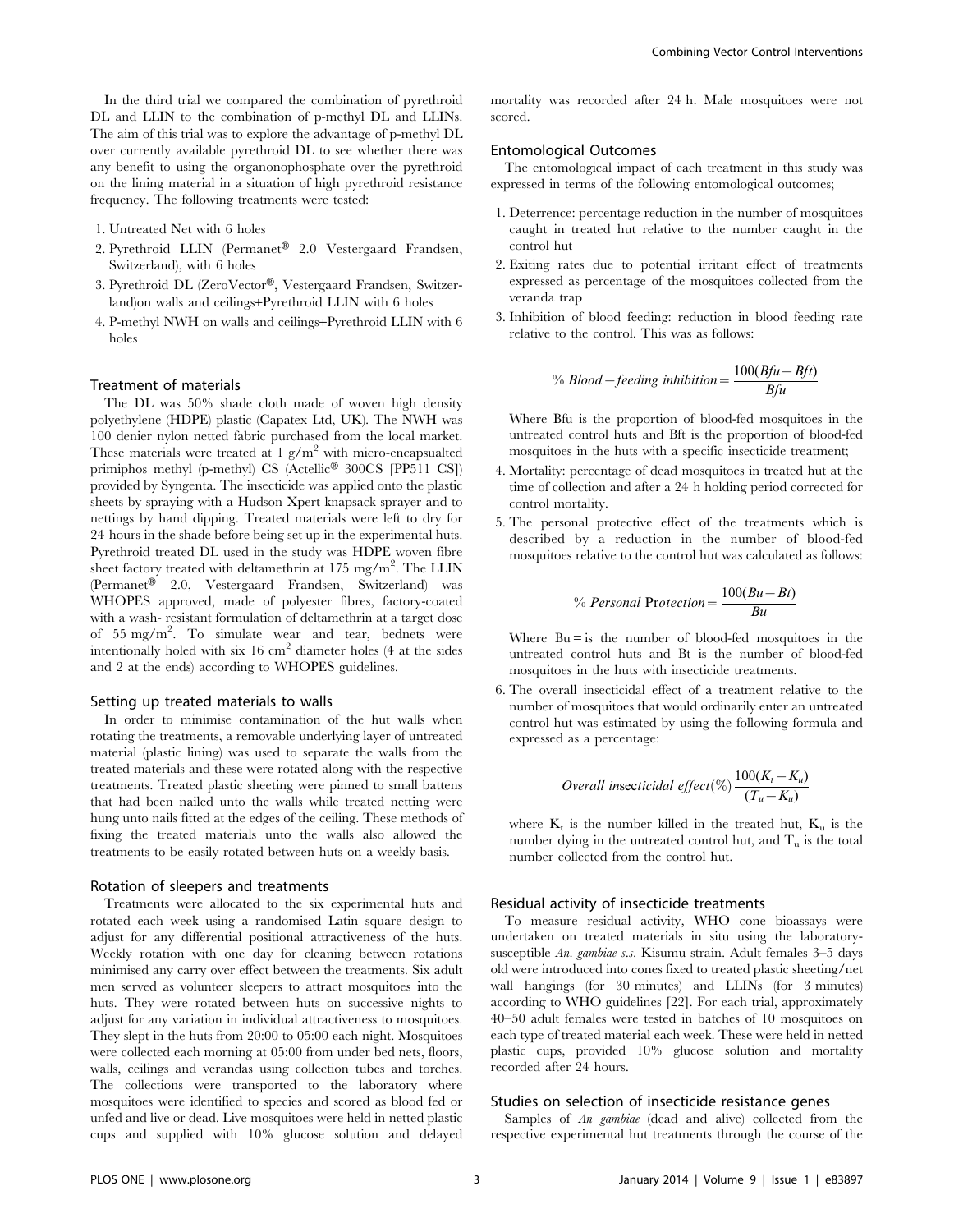trials were preserved for molecular analysis. Only samples from the first and second experimental hut trial were analysed. These mosquitoes were systematically selected from the alive and dead collections of the first trial to cover the entire period of the trial and to include equal numbers of bloodfed and unfed mosquitoes. For the second trial, because the numbers entering the huts had reduced, we analysed all samples collected. Genomic DNA was extracted using the Livak procedure [23]. Samples were identified to species and molecular form of An gambiae using SINE-PCR. Molecular detection of the kdr (L1014F) and  $ace-I^R$  (G119S) mutation alleles was carried out by real-time Taqman PCR as described by Bass et al [24].

#### Statistical analysis

The effects of the different experimental hut treatments on each of the main entomological outcomes (bloodfeeding, exophily and mortality) were assessed using binomial generalised linear mixed models (GLMMs) with a logit link function, fitted using the 'lme4' package for R. A separate model was fitted for each outcome. In addition to the fixed effect of each treatment, each model included random effects to account for the following sources of variation: between the 6 huts used in the studies; between the 6 sleepers who slept in the huts; between the 6 weeks of the trial; and finally an observation-level random effect to account for variation not explained by the other terms in the model (overdispersion). In comparing fixed effects between treatments, the binomial GLMM cannot estimate mortalities of exactly 0 or 100%, because the logits of 0 and 1 are undefined. Some treatments caused 100% mortality during the second hut trial; hence it was not possible to fit a valid GLMM to this data. To overcome this problem, a small constant (0.5) was added to rows contributing to zero cell counts in this data before modelling the GLMM, allowing conservative estimates of treatment effects and p-values to be derived [25]. The numbers entering the huts were analysed using negative binomial regression.

For genotyping data, differences in survival of resistant genotypes for each treatment was analysed by Chi square and Fisher's exact test. All analyses were performed using R version 2.12.2 for Windows [26].

#### Ethics Statement

Ethical approval for the study was obtained from the Ethics Review Board of the London School of Hygiene and Tropical Medicine (Approval No. 5872) and from the 'Comite d'Ethique pour la Recherches en Sante' (Approval No. 2011-6-33) of the Ministry of Scientific Research of Burkina Faso. Permission to use the experimental hut station was obtained from Centre Muraz. Written informed consent was obtained from the volunteers who slept in the experimental huts to attract mosquitoes.

# Results

#### Susceptibility tests

An gambiae from Valley du Kou 5 was very resistant to pyrethroids recording 2% mortality with deltamethrin (0.5%) treated papers (Table 1). In contrast, mortality with pirimiphos methyl (0.25%) treated papers was 100% showing that the vector population was largely susceptible to the organophosphate (Table 2).

#### Experimental hut trials

Over 5000 An gambiae ss were collected from the experimental huts during the trials. The numbers of Culex quinquefasciatus collected were too few to permit further analysis.

- 1. Single intervention trial: A total of 3933 An gambiae ss were collected from the experimental huts during the trial. The results obtained are presented in Table 3 and Figure 1. Bloodfeeding rates were generally high (70–83%) with the DL and NWH alone (Figure 1) since mosquitoes would normally feed on the person sleeping in the hut before resting on the wall. Hence the treatments provided limited blood-feeding inhibition (4–20%) and personal protection (29–56%) (Table 3). Mortality with pyrethroid DL was 40% (Figure 1). P-methyl treated DL and NWH induced much higher mortality rates  $(>\!95\%)$  than pyrethroid DL  $(P<0.001)$ . With only walls covered, p-methyl DL and NWH showed a similar performance. Highest mortality was attained when all hut surfaces (walls and ceiling) were covered with p-methyl NWH (99%) and hence for the follow on trials, the p-methyl DL and NWH treatments tested were applied on walls and ceiling.
- 2. First combined intervention trial: A total of  $320$   $An$ gambiae ss were collected from the experimental huts during the second trial, far fewer than in the first trial. By this time, the rice in the fields had grown significantly and covered the breeding sites leading to lower numbers of mosquitoes entering the huts compared to the first trial. The results obtained in this trial are presented in Table 4 and Figure 2. The holed LLIN was more protective (23% bloodfed and 0% found inside the net) than the untreated holed net (81% bloodfed and 36% found inside the net) (Table 4 and Figure 2). Combining pmethyl DL and NWH with LLINs reduced bloodfeeding rates significantly (8–9% bloodfed) compared to p-methyl DL and NWH alone (Figure 2) ( $P<0.001$ ). The combination therefore provided more bloodfeeding inhibition (90–91%) and personal protection (94–95%) than the p-methyl treatments alone (50% bloodfeeding inhibition and 51–70% personal protection) (Table 4). Mortality with the LLIN alone was 60% (Figure 2). Mortality was 100% when p-methyl DL and NWH where used whether alone or in combination with LLINs.
- 3. Second combined intervention trial: The results are presented in Table 5 and Figure 3. A total of 490 An gambiae ss were collected from the experimental huts during this trial (Table 5). Combining LLINs with pyrethroid DL did not show any improvement in mortality (48%) compared to the LLIN alone (44%) and pyrethroid DL alone (40%) ( $P > 0.1$ ) (Figure 3). Mortality was much higher (95%) when p-methyl DL was combined with LLINs.

#### Residual activity of insecticide

Mortality of laboratory reared susceptible An gambiae (Kisumu) tested in WHO cone bioassay on p-methyl DL and NWH, was 100% for the first 3–4 weeks of each of the trial but declined to 60– 70% by the end of the trial. With pyrethroid DL, mortality remained 100% throughout the trial owing to the fact that the pyrethroid DL was factory coated using long-lasting technology.

#### Selection of resistance alleles and genotypes

The An gambiae population was predominantly of the Mmolecular form. Of 559 An gambiae samples which were randomly selected from weekly collections from the experimental huts during the trials, 98% were identified as belonging to the M-form of An gambiae ss.

A total of 732 and 656 An gambiae samples collected from the first two experimental hut trials were analysed for  $kdr$  and ace  $I<sup>R</sup>$ respectively. The summary results on allele frequencies in live and dead collections are presented in Table 6. Genotype survival rates are presented in Table 7. The overall kdr allele frequency was 0.95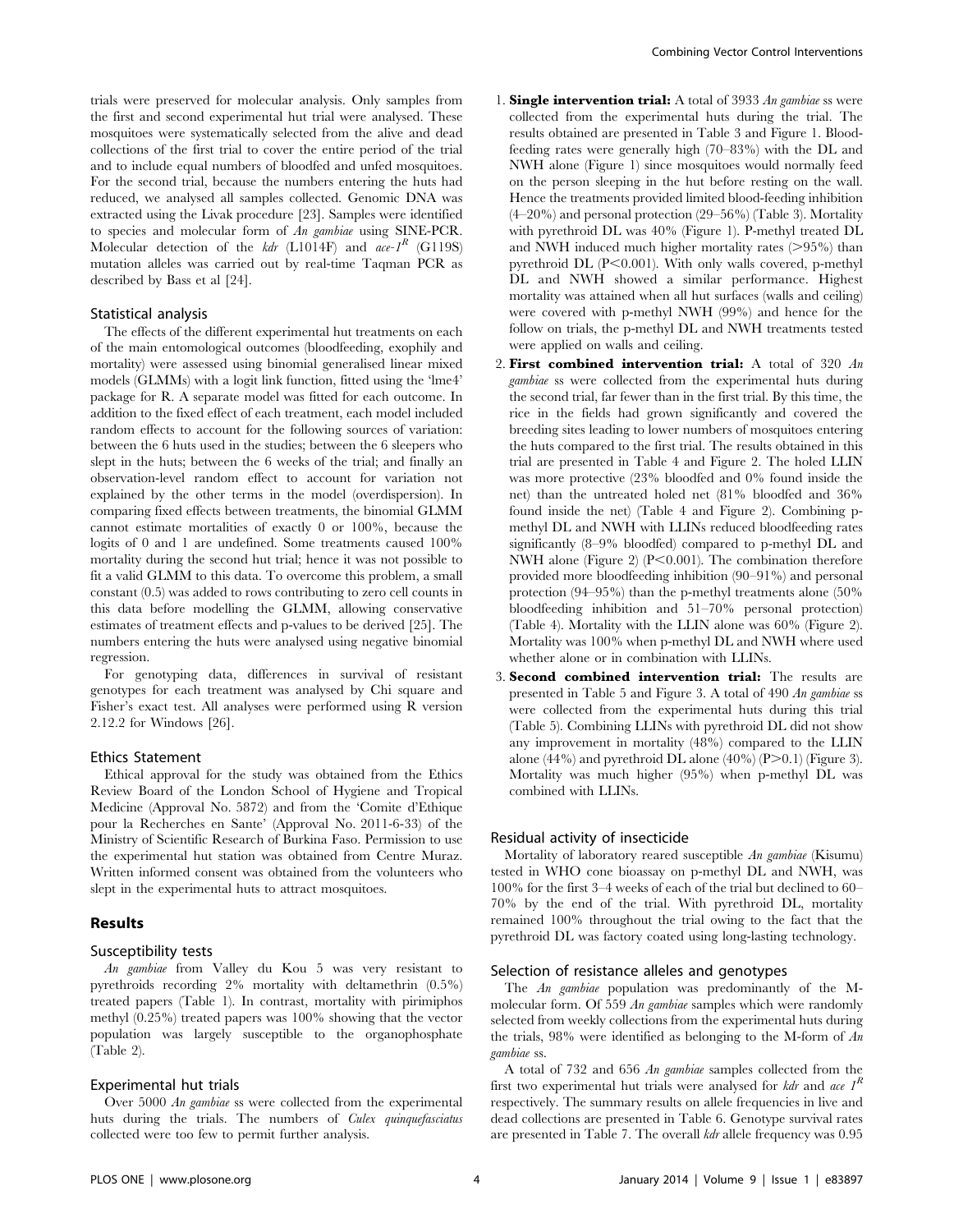|  |  | <b>Table 1.</b> Susceptibility of wild An gambiae ss from Valley du Kou 5 (VK5) to deltamethrin (0.05%) in WHO cylinder bioassays. |  |
|--|--|------------------------------------------------------------------------------------------------------------------------------------|--|
|  |  |                                                                                                                                    |  |

| No. tested | % KD (95% CI) | 24 h % mortality (95% CI) |
|------------|---------------|---------------------------|
| 100        | $100(96-100)$ | $100(96-100)$             |
| 100        | $5(0-12)$     | $2(0-7)$                  |
|            |               |                           |

doi:10.1371/journal.pone.0083897.t001

 $(n = 535)$  in the first trial and 0.86  $(n = 197)$  in the second trial while the overall *ace-1<sup>R</sup>* allele frequency was 0.01 (n = 429) in the first trial and  $0.03$  (n = 228) in the second trial. There was no difference in the frequency of kdr alleles between live and dead collections from any of the treatments  $(P>0.05)$  (Tables 6). Analysis of genotype frequency (Table 7) showed that survival of the kdr heterozygotes (47% was no different from that of kdr homogygotes for resistance (52%) in the presence of LLIN (1st trial:  $P = 0.71$ ,  $2<sup>nd</sup>$  trial:  $P = 0.54$ ).

While the *ace-1<sup>R</sup>* was low, there was generally a greater tendency for mosquitoes bearing the  $ace-I^R$  allele to survive in huts with the p-methyl treatments alone in the single intervention trial. The ace- $I<sup>R</sup>$  allele frequency was significantly higher in mosquitoes which survived in huts in which p-methyl treated DL and NWH were applied alone on walls and ceiling  $(P \le 0.03)$  (Table 6). Analysis of genotype frequency showed that 100% (9/9) of  $ace-I^R$  heterozygotes survived the p-methyl treatments but only 32% (105/323) of ace-1 susceptibles survived  $(P = 0.001)$ , indicating strong selection for the  $ace-I^R$  resistance with the p-methyl interventions. In the second trial, all mosquitoes which entered the huts with p-methyl treatments whether applied alone or in combination with LLINs were killed (100% mortality). It was thus not possible to clearly demonstrate whether the combination prevents selection of the  $ace-I<sup>R</sup>$  gene compared to the single intervention of p-methyl (Tables 6 and 7). The low survival of kdr with the combination indicates that the p-methyl component might prevent the further selection of kdr resistance (Table 7).

#### **Discussion**

In the current study, p-methyl treated DL and NWH outperformed pyrethroid treated DL by killing almost all malaria vectors which entered the huts. This superior performance was due to the fact that the vector population was very resistant to pyrethroids but susceptible to organophosphates. As pyrethroid resistance continues to spread, the use of non-pyrethroids like organophosphates and carbamates for IRS is increasing. With the exception of the newly developed micro-encapsulated formulation of p-methyl which lasts up to 9 months on cement walls [10], most organophosphate and carbamate insecticides though very toxic to mosquitoes are unfortunately short-lived when applied as IRS (2–4 months) compared to pyrethroids (up to 6 months) [17]. The development of long-lasting versions of p-methyl DL and NWH with residual activity over a number of years could significantly

improve the usefulness of organophosphates in malaria vector control and enhance capacity to interrupt malaria transmission.

Increasing the level of wall coverage with p-methyl DL and NWH from walls only to walls plus ceiling did not have a major effect on the performance of these treatments in the experimental huts. Similar findings have been previously reported with pyrethroid DL [7]. This has positive implications for the scalability of these interventions since covering only walls as opposed to covering walls and ceilings is likely to be easier owing to the additional costs and practical difficulty of having to cover ceilings too. Pyrethroid DL was however found to induce significantly lower mortality when applied to two walls (20%) compared to all four walls (45%) [7]. It will be useful to investigate the performance of p-methyl DL and NWH when lower levels of wall coverage are achieved.

LLINs are capable of inducing high levels of mortality and providing significant personal protection to the user against a fully susceptible vector population. However, when faced with pyrethroid resistance, the insecticidal efficacy of the LLIN is significantly reduced, and the strength of the intervention may be compromised [8]. Nevertheless, with limited holes, LLINs may still provide partial protection against pyrethroid resistant vectors as shown in this study partly due to the physical barrier of the bed net and partly to the repellent property of the pyrethroid in the LLIN, and are thus much better than untreated nets or no nets at all. The current study demonstrates that the combining of pmethyl DL and NWH with LLINs induced high levels of mortality in a pyrethroid resistant population of malaria vectors and thus should restore transmission control to levels which cannot be achieved by the LLIN alone due to pyrethroid resistance. Mosquitoes would normally enter the room and feed on the sleeper before landing on the walls where they pick up the insecticide. The combination therefore showed potential to control transmission, largely due to the p-methyl DL and NWH components, and provide personal protection mainly due to the LLIN component. As with most IRS and IRS-like treatments, significant personal protection cannot be expected with p-methyl DL and NWH alone if only individual households are lined. However, if entire villages are covered, community protection should arise from the control of mosquito populations as occurs with IRS campaigns.

In contrast to p-methyl DL, combining pyrethroid DL and LLIN in the same hut did not show any improvement in mortality when compared to the LLIN alone. This can be attributed to the high level of pyrethroid resistance in the vector population and

Table 2. Susceptibilty of wild An gambiae ss from Valley du Kou 5 (VK5) to pirimiphos methyl (0.25%) in WHO cylinder bioassays.

| Species                  | No. tested | % KD (95% CI) | 24 h % mortality (95% CI) |
|--------------------------|------------|---------------|---------------------------|
| An gambiae s.s. (Kisumu) | 100        | 87 (80-94)    | 100 (96-100)              |
| An gambiae s.s. (VK5)    | 102        | 86 (79–92)    | 100 (96-100)              |

doi:10.1371/journal.pone.0083897.t002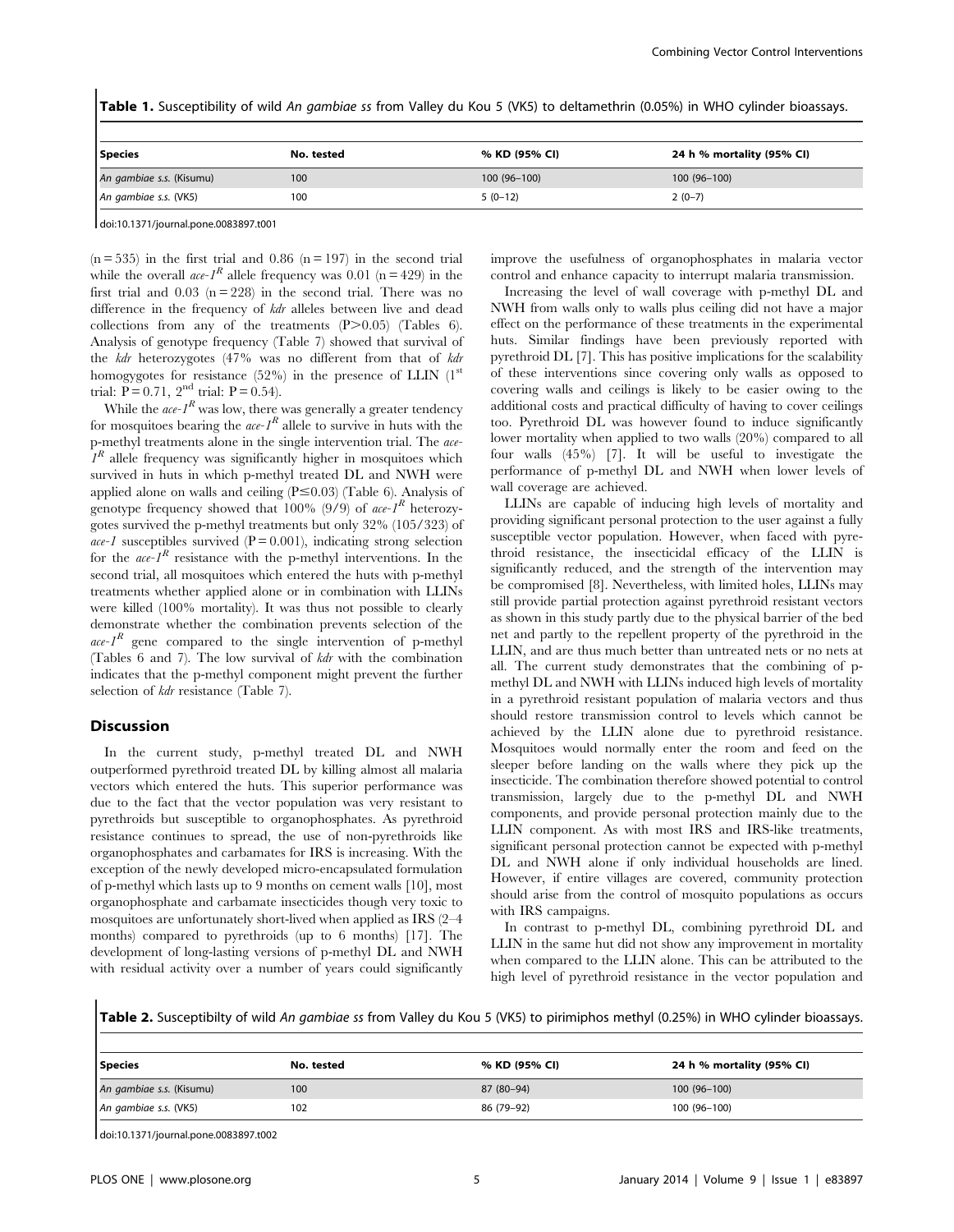Table 3. Personal protection and killing effect of p-methyl DL and NWH against pyrethroid resistant An gambiae in Valley du Kou, Burkina Faso (single intervention trial).

|                                | <b>Control (untreated)</b><br>DL on walls) | pyrethroid treated<br>on walls DL | p-methyl<br>DL on walls | p-methyl<br><b>NWH on walls</b> | p-methyl<br>DL on walls<br>and ceiling | p-methyl<br><b>NWH on walls</b><br>and ceiling |
|--------------------------------|--------------------------------------------|-----------------------------------|-------------------------|---------------------------------|----------------------------------------|------------------------------------------------|
| Total females caught           | 995 <sup>a</sup>                           | 464 <sup>b</sup>                  | 523 <sup>b</sup>        | 841 <sup>a</sup>                | $615^{ab}$                             | 490 <sup>b</sup>                               |
| Deterrence (%)                 | ۰                                          | 53                                | 47                      | 15                              | 38                                     | 51                                             |
| Total females blood fed        | 781                                        | 282                               | 417                     | 557                             | 483                                    | 345                                            |
| Blood feeding Inhibition (%)   | ۰                                          | 20                                | 4                       | 19                              | 7                                      | 15                                             |
| <b>Personal Protection (%)</b> | $\overline{\phantom{0}}$                   | 64                                | 47                      | 29                              | 38                                     | 56                                             |
| Exiting rates (%)              | 18 <sup>a</sup>                            | 52 <sup>b</sup>                   | 36 <sup>c</sup>         | 33 <sup>c</sup>                 | 40 <sup>c</sup>                        | 33 <sup>c</sup>                                |
| <b>Total dead</b>              | 81                                         | 236                               | 471                     | 764                             | 554                                    | 479                                            |
| Corrected mortality            | $0^{\rm a}$                                | 38 <sup>b</sup>                   | 97 <sup>c</sup>         | 97 <sup>c</sup>                 | 96 <sup>c</sup>                        | 99 <sup>c</sup>                                |
| Overall killing effect (%)     | $\overline{\phantom{0}}$                   | 16                                | 43                      | 75                              | 52                                     | 43                                             |

Values along each row sharing the same letter superscript are not significantly different at the 5% level. doi:10.1371/journal.pone.0083897.t003

served as a positive control to demonstrate the importance of a non-resisted insecticide in the durable lining or NWH intervention. The present study confirms the fact that combining pyrethroid DL with pyrethroid LLIN for improved control of malaria transmission by a vector population which is resistant to pyrethroids may be a futile attempt and might not warrant the resources invested. Theoretical models suggest that the increased repellency posed by the additional pyrethroid wall treatment in the combination hut may also have decreased the chances of insect contact with insecticide [27]. The combining of pyrethroid IRS or IRS-like treatments with pyrethroid LLINs is generally not encouraged mostly because it exposes local vector populations to more intense selection pressure for pyrethroid resistance genes [9]. However some vector control programmes may continue to deploy pyrethroid IRS together with LLINs in the hope of improving transmission control. The performance of such a combination is likely to diminish if pyrethroid resistance exists in the targeted vector population and the threat of stronger resistance developing is more probable.

The frequency of the kdr (L1014F) mutation in An gambiae in Vallee du Kou 5 as observed in the current study was very high (0.89) and had increased remarkably from 0.28 in 2005 [28]. This confirms the rapid spread of the  $kdr$  among An gambiae populations across sub-Saharan Africa. Population genetic models suggest that the benefits of insecticide resistance management can be best achieved while resistance is still rare compared to when it is well established [20,29,30]. The high kdr allele frequency in the vector population could not permit a robust investigation into selection



Figure 1. Mortality and bloodfeeding rates of pyrethroid resistant An gambiae in experimental huts with single interventions. Percentage mortality (dark shade) and bloodfeeding (lighter shade) of pyrethroid resistant An gambiae in experimental huts in Valley du Kou with the indicated single treatments. P-methyl DL and NWH are compared to pyrethroid DL and an untreated control. For each response parameter (mortality or bloodfeeding), values for histograms sharing the same letter label are not significantly different (P>0.05). doi:10.1371/journal.pone.0083897.g001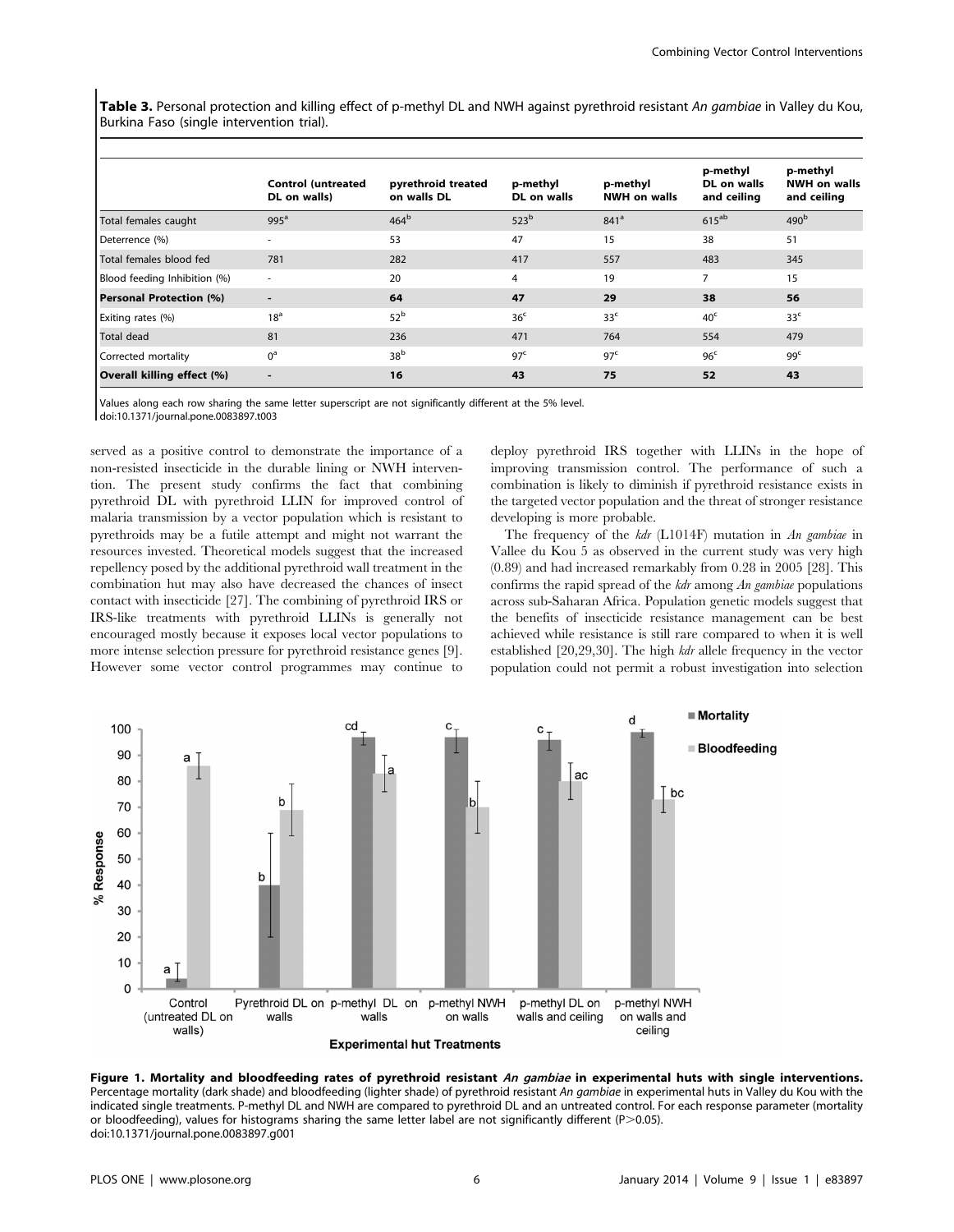Table 4. Personal protection and killing effect of combining p-methyl DL and NWH with LLINs against pyrethroid resistant An gambiae in Valley du Kou, Burkina Faso (first combined intervention trial).

|                                | Control<br>(untreated net) | LLIN            | p-methyl DL              | p-methyl<br><b>NWH</b> | p-methyl DL+LLIN | p-methyl NWH+LLIN |
|--------------------------------|----------------------------|-----------------|--------------------------|------------------------|------------------|-------------------|
| Total females caught           | 81 <sup>a</sup>            | 42 <sup>b</sup> | 68 <sup>ac</sup>         | $45^{bc}$              | 38 <sup>b</sup>  | $46^{bc}$         |
| Deterrence (%)                 | ٠                          | 48              | 16                       | 44                     | 53               | 43                |
| Total females blood fed        | 64                         | 11              | 28                       | 18                     | 3                | 4                 |
| Blood feeding Inhibition (%)   | $\blacksquare$             | 70              | 50                       | 50                     | 91               | 90                |
| <b>Personal Protection (%)</b> | $\overline{\phantom{a}}$   | 83              | 56                       | 72                     | 95               | 94                |
| Total inside net (%)           | 36                         | $\Omega$        | $\overline{\phantom{a}}$ | ٠                      | $\Omega$         | $\Omega$          |
| Exiting rates (%)              | 33 <sup>a</sup>            | 57 <sup>b</sup> | 53 <sup>b</sup>          | 43 <sup>ab</sup>       | 40 <sup>ab</sup> | 54 <sup>b</sup>   |
| Total dead                     | 12                         | 25              | 68                       | 38                     | 45               | 46                |
| Corrected mortality            | $0^a$                      | 54 <sup>b</sup> | 100 <sup>c</sup>         | 100 <sup>c</sup>       | 100 <sup>c</sup> | 100 <sup>c</sup>  |
| Overall killing effect (%)     | $\overline{\phantom{a}}$   | 19              | 81                       | 48                     | 38               | 49                |

Values along each row sharing the same letter superscript are not significantly different at the 5% level. doi:10.1371/journal.pone.0083897.t004

for kdr with the treatments tested. Nevertheless there was some evidence that selection of heterozygotes for kdr was no greater than selection of homozygotes for kdr and that selection of both genotypes would be delayed by the addition of p-methyl to an existing LLIN intervention. Meanwhile, mosquitoes bearing the  $ace-I<sup>R</sup>$  mutation were more likely to survive in huts when p-methyl DL and NWH were applied on walls and ceilings and no LLIN was in use. Because no live mosquitoes were collected from huts in the trial where p-methyl DL and NWH applied alone were compared with the combination of p-methyl DL/NWH and LLINs, it was not possible to demonstrate unequivocally the selective advantage or neutrality of resistance genes in the combination. But on the other hand there was similarly no evidence to indicate that any of the resistance alleles would be differentially selected by the combination, which is fair argument for applying the combination. There could also have been metabolic mechanisms of insecticide resistance in the vector population which in addition to the kdr may have contributed to the levels of phenotypic resistance to pyrethroids that was observed. Unfortunately, the absence of reliable DNA markers for the collection genes than can be up-regulated in metabolic resistance could not permit a realistic investigation into their selection in the current study. Apart from the resistance management potential, the study clearly shows that the combination would be a better option for controlling and providing protection against a vector population which is mostly resistant to pyrethroids but mostly susceptible to organophosphates than the single treatments alone. Considering the increasing reports of organophosphate resistance in malaria vectors in West Africa [31– 33], there is opportunity to monitor what happens when the combination is deployed against a vector population which is partially resistant to both insecticides.



Figure 2. Mortality and bloodfeeding rates of pyrethroid resistant An gambiae in experimental huts with combined interventions. Percentage mortality (dark shade) and bloodfeeding (lighter shade) of pyrethroid resistant An gambiae in experimental huts in Valley du Kou with the combined p-methyl wall treatment+LLINs versus single treatments alone. For each response parameter (mortality or bloodfeeding), values for histograms sharing the same letter label are not significantly different (P $>$ 0.05). doi:10.1371/journal.pone.0083897.g002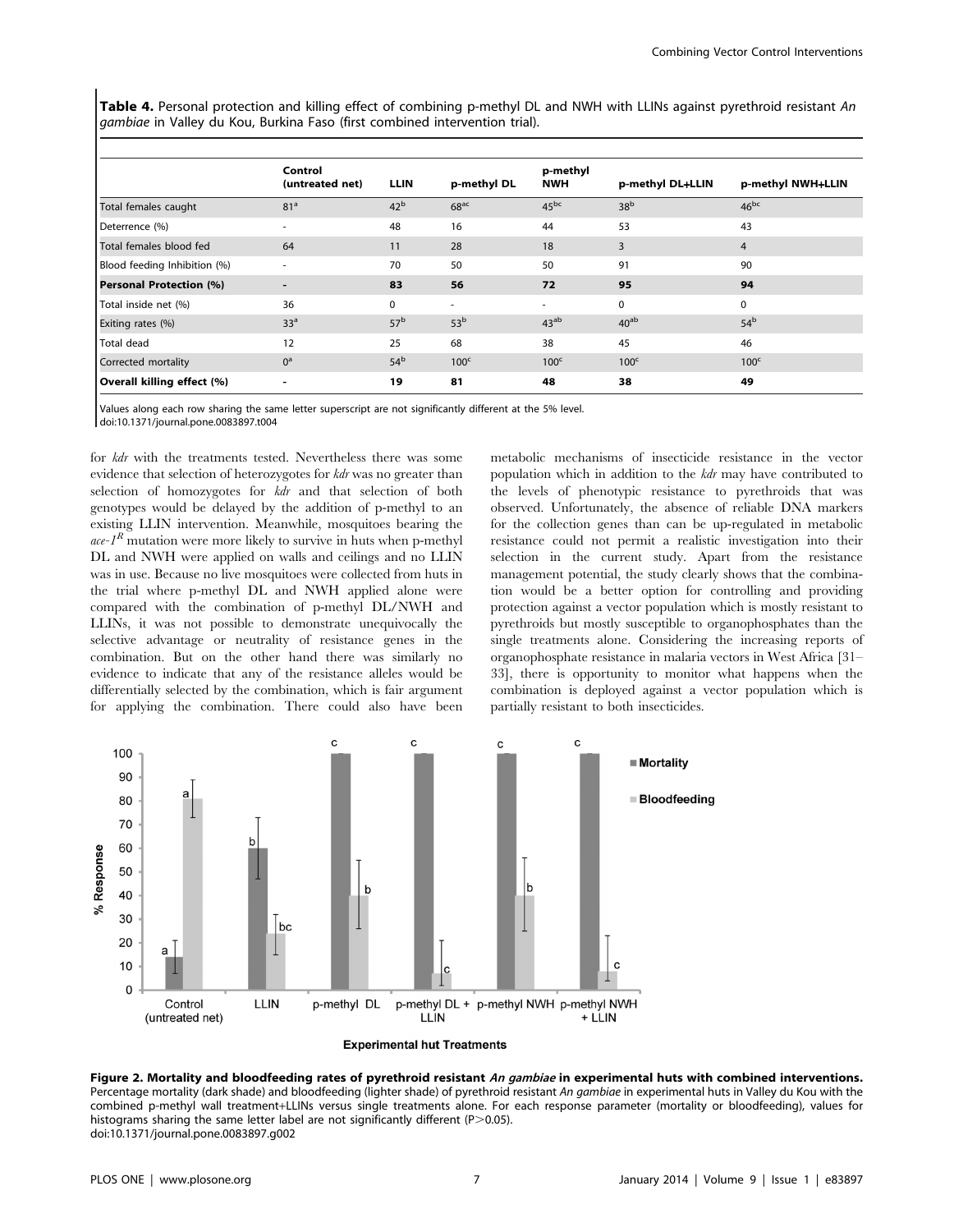Table 5. Personal protection and killing effect of combining p-methyl DL vs pyrethroid DL with LLINs against pyrethroid resistant An gambiae in Valley du Kou, Burkina Faso (second combined intervention trial).

|                              | Control                  | <b>LLIN</b>     | pyrethroid DL+LLIN | p-methyl DL+LLIN |
|------------------------------|--------------------------|-----------------|--------------------|------------------|
| Total females caught         | 255 <sup>a</sup>         | $72^{bc}$       | 67 <sup>b</sup>    | 96 <sup>c</sup>  |
| Deterrence (%)               | $\overline{\phantom{a}}$ | 72              | 74                 | 62               |
| Total females blood fed      | 114                      | 15              | 6                  | 11               |
| Blood feeding Inhibition (%) | ٠                        | 53              | 80                 | 74               |
| Personal protection (%)      | $\overline{\phantom{a}}$ | 87              | 95                 | 90               |
| Total inside net (%)         | 29                       |                 | 0                  | $\overline{2}$   |
| Exiting rates (%)            | 31 <sup>a</sup>          | 63 <sup>b</sup> | 61 <sup>b</sup>    | 45 <sup>a</sup>  |
| Total dead                   | 24                       | 32              | 32                 | 94               |
| Corrected Mortality (%)      | $0^{\rm a}$              | 39 <sup>b</sup> | 43 <sup>b</sup>    | 98 <sup>c</sup>  |
| Overall killing effect (%)   | ٠                        | 4               | 4                  | 32               |

Values along each row sharing the same letter superscript are not significantly different at the 5% level. doi:10.1371/journal.pone.0083897.t005

Residual activity with p-methyl treated DL and NWH declined over the course of the six weeks trials. This decline was faster than expected given the slow-release micro-encapsulated formulation of the insecticide used. The insecticide particles may have flaked off the treated materials during the course of the study. The study was designed as a proof of concept and the observed effect of p-methyl DL and NWH on mortality during these short term trials showed that mosquitoes will readily rest on p-methyl treated plastic wall linings and net wall hangings and be killed in the process. To maximise the benefits of these tools over IRS, the final product will need to have a residual activity that lasts for years rather than months. Advanced binding or incorporation technology needs to be developed to enable the development of a long lasting version of these tools.

Net wall hangings probably due to their light weight were much easier to hang on the walls than fixing of DL. Thus net wall hangings are potentially a more practical means of delivering insecticides indoors. Netting material is cheap and widely available. Treated NWH can be readily used in homes where IRS is short lived on mud walls. Treated wall netting can also be used to cover eave gaps as to reduce mosquito entry into the home. Small scale randomised trials are desirable to further assess the efficacy, acceptability and practicability of treated NWH in homes.

#### Conclusion

Pirimiphos methyl treated DL and NWH show potential to provide improved control of pyrethroid resistant malaria vectors



Figure 3. Mortality and bloodfeeding rates of pyrethroid resistant An gambiae in experimental huts (third trial). Percentage mortality (dark shade) and bloodfeeding (lighter shade) of pyrethroid resistant An gambiae in experimental huts in Valley du Kou with combination of p-methyl DL and LLIN versus combination of pyrethroid DL+LLIN. For each response parameter (mortality or bloodfeeding), values for histograms sharing the same letter label are not significantly different (P $>$ 0.05). doi:10.1371/journal.pone.0083897.g003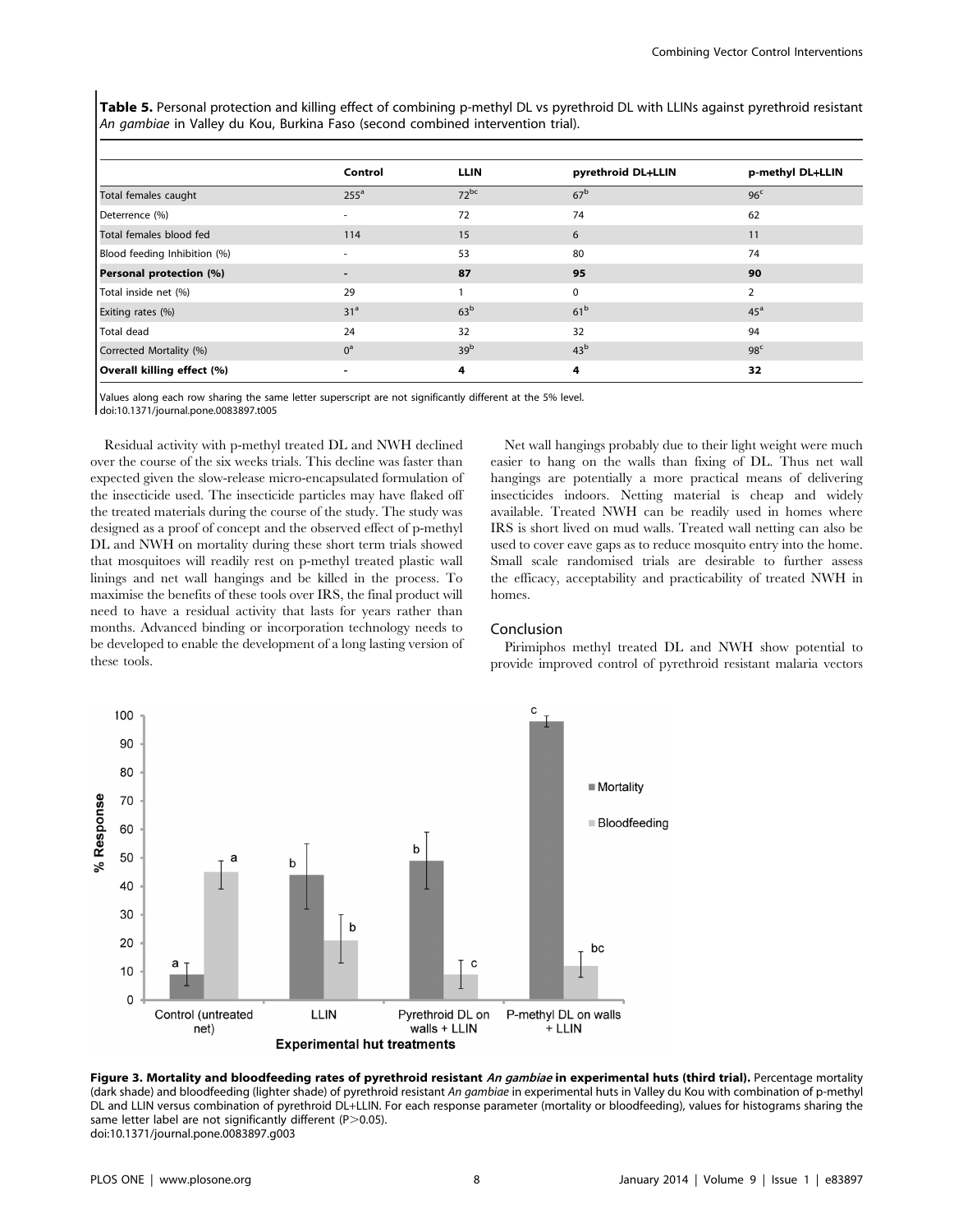Table 6. Comparative *kdr* and ace 1<sup>R</sup> allele frequencies in live and dead An gambiae ss collected from the experimental huts trials.

|                                    |                                  | Kdr allele freq (n)      |                          |                          | ace $1^R$ allele freq (n)       |             |      |
|------------------------------------|----------------------------------|--------------------------|--------------------------|--------------------------|---------------------------------|-------------|------|
| <b>Treatments</b>                  |                                  | Live                     | <b>Dead</b>              | $\mathsf{P}$             | Live                            | <b>Dead</b> | P    |
| Single intervention trial          |                                  |                          |                          |                          |                                 |             |      |
| 1                                  | Control (untreated DL)           | 0.95(140)                | $\qquad \qquad -$        | $\qquad \qquad -$        | 0.01(97)                        |             |      |
| 2                                  | Pyrethroid DL                    | 0.91(51)                 | 0.90(51)                 |                          |                                 |             |      |
| 3                                  | P-methyl DL (walls only)         | 1.0(9)                   | 0.97(58)                 | 1                        | 0.05(21)                        | 0.00(28)    | 0.18 |
| 14                                 | P-methyl NWH (walls only)        | 1.0(18)                  | 0.95(58)                 | 0.34                     | 0.00(36)                        | 0.00(60)    |      |
| 5                                  | P-methyl DL (walls and ceiling)  | 1.0(18)                  | 0.94(61)                 | 0.35                     | 0.07(28)                        | 0.00(64)    | 0.01 |
| 6                                  | P-methyl NWH (walls and ceiling) | 1.0(3)                   | 0.96(68)                 |                          | 0.05(29)                        | 0.00(66)    | 0.03 |
| <b>Combined intervention trial</b> |                                  |                          |                          |                          |                                 |             |      |
| 1                                  | Control (untreated DL)           | 0.87(63)                 | $\overline{\phantom{0}}$ | $\overline{\phantom{0}}$ | 0.04(81)                        |             |      |
| 2                                  | <b>LLIN</b>                      | 0.83(9)                  | 0.85(27)                 | 1                        |                                 |             |      |
| з                                  | P-methyl DL*                     |                          | 0.82(31)                 |                          |                                 | 0.02(34)    |      |
| 4                                  | P-methyl NWH*                    | $\overline{\phantom{0}}$ | 0.84(19)                 | $\qquad \qquad -$        | $\hspace{0.1mm}-\hspace{0.1mm}$ | 0.02(31)    |      |
| 5                                  | P-methyl DL+LLIN*                |                          | 0.87(23)                 |                          |                                 | 0.00(42)    |      |
| 6                                  | P-methyl NWH+LLIN*               |                          | 0.94(25)                 |                          |                                 | 0.07(40)    |      |

\*no live mosquitoes were collected from huts with these treatments.

doi:10.1371/journal.pone.0083897.t006

compared to currently available pyrethroid DL or IRS. Combining p-methyl DL/NWH with LLINs provides transmission control due mainly to the p-methyl DL/NWH component and personal protection due mainly to the LLIN component. Community wide protection and epidemiological impact are expected if p-methyl DL/NWH are deployed in combination with LLINs against vector populations which are partly or mostly resistant to pyrethroids but mostly susceptible to organophosphates. There was clear evidence from the hut trial that the single intervention would select for resistance to  $kdr$  and  $ace-I^R$  and some evidence that the combination intervention would not select so strongly for resistance. NWH are a practical means of delivering insecticides indoors and need to be further explored. Advanced binding or incorporation technology is required to develop genuine long-lasting p-methyl DL or NWH and produce benefits over IRS.

# Acknowledgments

We thank Andy Bywater of Syngenta for providing the insecticide. We are grateful to Nestor Kesse and Benard Loukou for technical support and to

Table 7. Genotype selection by the single and combination treatments: percentage survival of An gambiae kdr and ace  $1^R$ genotypes collected from the experimental huts.

|    |                                    | kdr. % alive (live/total) |            |               | ace-1 <sup>R</sup> : % alive (live/total) |           |           |
|----|------------------------------------|---------------------------|------------|---------------|-------------------------------------------|-----------|-----------|
|    | <b>Treatments</b>                  | <b>SS</b>                 | <b>RS</b>  | <b>RR</b>     | <b>SS</b>                                 | <b>RS</b> | <b>RR</b> |
|    | Single intervention trial          |                           |            |               |                                           |           |           |
| 1  | Control (untreated DL)             |                           | 100(11/11) | 100 (129/129) | 100(96/96)                                | 100(1/1)  |           |
| 12 | Pyrethroid DL                      | ٠                         | 47 (7/15)  | 52 (44/85)    | $\overline{\phantom{a}}$                  | ٠         | ٠         |
| з  | P-methyl DL (walls only)           |                           | 0(0/4)     | 14 (9/63)     | 40 (19/47)                                | 100(2/2)  |           |
| 4  | P-methyl NWH (walls only)          |                           | 0(0/6)     | 25 (18/70)    | 37 (36/96)                                |           |           |
| 5  | P-methyl DL (walls and ceiling)    |                           | 0(0/7)     | 22 (18/82)    | 27 (24/88)                                | 100(4/4)  |           |
| 6  | P-methyl NWH (walls and ceiling)   | ٠                         | 0(0/6)     | 5(3/62)       | 28 (26/92)                                | 100(3/3)  | ۰         |
|    | <b>Combined intervention trial</b> |                           |            |               |                                           |           |           |
| 1  | Control (untreated DL)             | 100(2/2)                  | 100(13/13) | 100 (48/48)   | 100(75/75)                                | 100(6/6)  |           |
| 2  | <b>LLIN</b>                        | 0(0/1)                    | 33(3/9)    | 23(6/26)      |                                           |           |           |
| 3  | P-methyl DL*                       | 0(0/3)                    | 0(0/5)     | 0(0/23)       | 0(0/33)                                   | 0(0/1)    |           |
| 4  | P-methyl NWH*                      | 0(0/2)                    | 0(0/2)     | 0(0/15)       | 0(0/30)                                   | 0(0/1)    |           |
| 5  | P-methyl DL+LLIN*                  | 0(0/1)                    | 0(0/4)     | 0(0/18)       | 0(0/42)                                   |           |           |
| 6  | P-methyl NWH+LLIN*                 |                           | 0(0/3)     | 0(0/22)       | 0(0/35)                                   | 0(0/5)    |           |

\*no live mosquitoes were collected from huts with these treatments, SS = Homozygous susceptible, RS = Heterozygous, RR = Homozygous resistant. doi:10.1371/journal.pone.0083897.t007